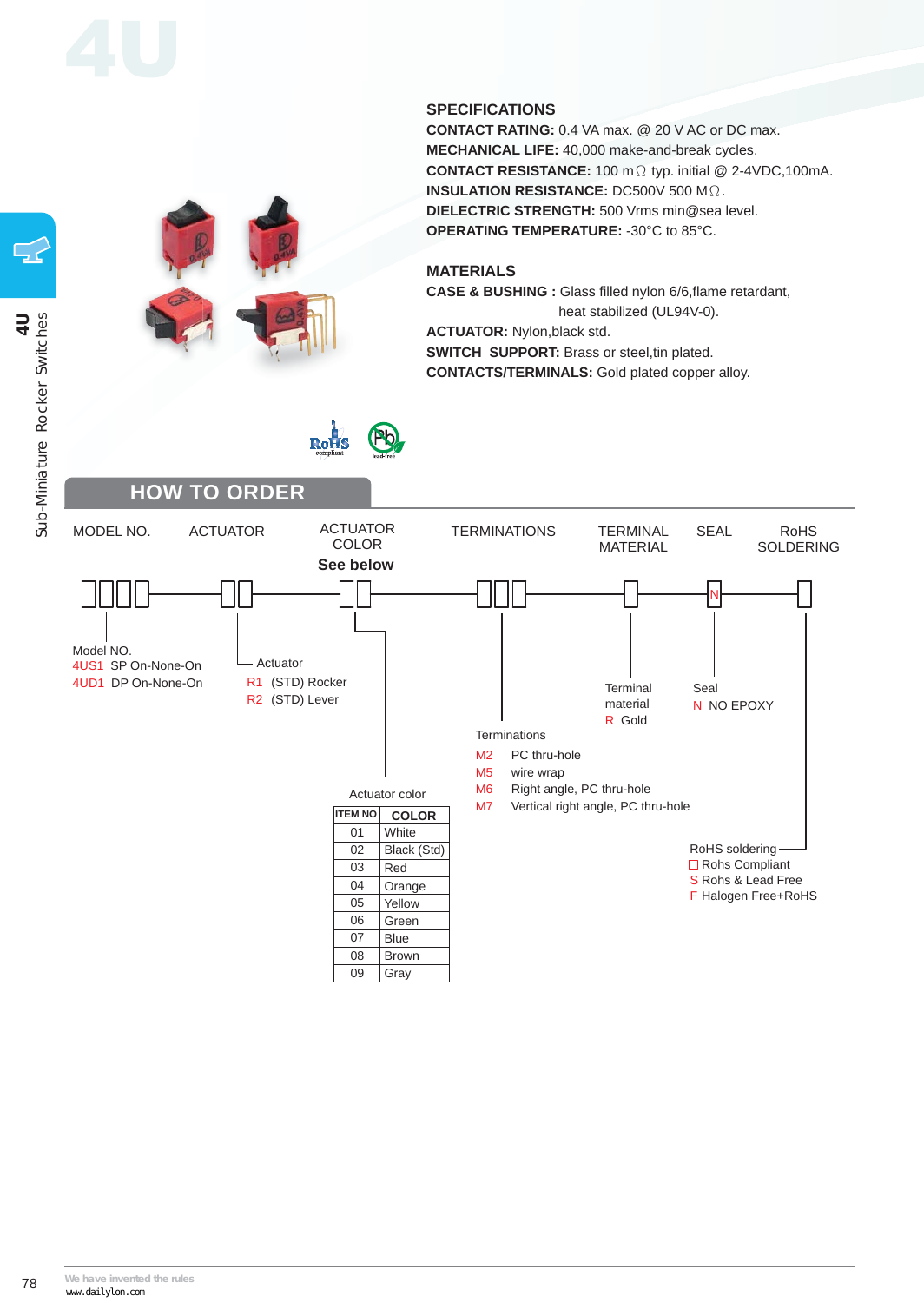## **SWITCH FUNCTION**

| NO.<br><b>POLES</b> | <b>MODEL</b><br>NO. | <b>SWITCH FUNCTION</b> |             |                | CONNECTED TERMINALS / SCHEMATIC                                                            |             |                                                                   |
|---------------------|---------------------|------------------------|-------------|----------------|--------------------------------------------------------------------------------------------|-------------|-------------------------------------------------------------------|
|                     |                     | POS.1                  | POS.2       | POS.3          | POS.1                                                                                      | POS.2       | POS.3                                                             |
|                     |                     |                        |             | <b>Service</b> |                                                                                            | Y           |                                                                   |
| <b>SP</b>           | 4US1                | ON                     | <b>NONE</b> | ON             | $\triangleleft$ 5 (COMM)<br>$5-6$<br>40<br>$\bullet$ 6                                     | <b>OPEN</b> | $\blacktriangleright$ 5 (COMM)<br>$5 - 4$<br>•6<br>40             |
| <b>DP</b>           | 4UD1                | ON                     | <b>NONE</b> | <b>ON</b>      | $5 - 6, 2 - 3$<br>$\triangleleft 2$ (COMM)<br>5₹<br>10<br>$\bullet$ 6<br>$\bullet$ 3<br>40 | <b>OPEN</b> | $5 - 4, 2 - 1$<br>$2$ (COMM)<br>5 <sub>p</sub><br>• 6<br>•3<br>40 |

MOM=MOMENTARY

# **ACTUATOR OPTIONS / PANEL MOUNT**





## **POLE OPTIONS**

M2













SPDT

Part No. Shown : 4UD1R202M2RNS

ل<br>-<br>7 4U<br>Rocker Switches Rocker Switches

**We have invented the rules** 79 www.dailylon.com